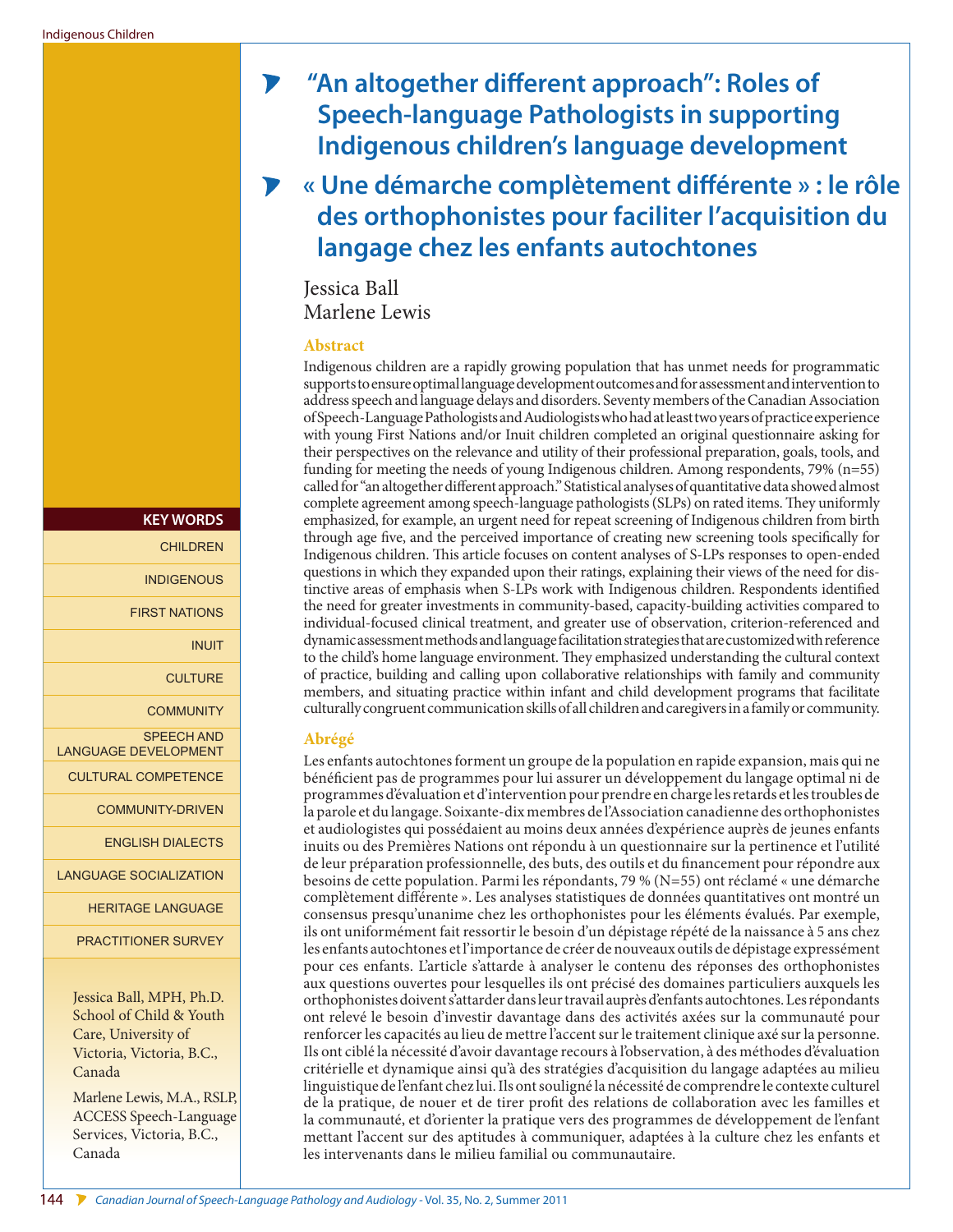## **INTRODUCTION**

This article reports findings of a survey to assess knowledge and skills of speech-language pathologists (SLPs) and to expand ideas about how best to support young Indigenous children's speech and language development. In 2006, 1.17 million people in Canada identified themselves as Indigenous people, representing 3.8% of the Canadian population. These included 64.6% First Nations, 30.3% Métis, 4.2% Inuit, and .9% other Indigenous peoples (Statistics Canada, 2006)<sup>1</sup>. Indigenous families continue to struggle with the effects of historical and ongoing Canadian government policies and interventions designed to disrupt Indigenous communities, cultures, languages, and family life and force the elimination or cultural assimilation of Indigenous peoples (Dion Stout & Kipling, 2003). Inequities persist with respect to Indigenous children's housing, food security, health, academic achievement, social wellbeing, and subsequent employment, income, and life expectancies (Adelson, 2005; Ball, 2008; Battiste, 2005; Salee, 2006; Stephens, Porter, Nettleton, & Willis, 2006). Indigenous families and communities in Canada are seeking ways to ensure that their own goals for their children's development drive government and agency agendas and determine allocations of resources for Indigenous children (Royal Commission on Aboriginal Peoples, 2006). This is true for child development services in general, and in relation to Indigenous children's language development in particular.

# **BACKGROUND TO THE STUDY**

How best to support young children's speech and language development is a complex and politically sensitive topic for many Indigenous parents and communities, and a challenge that often confounds SLPs. The goals that Indigenous parents set for their children vary across a wide spectrum: some want their young children exposed to bilingual and bicultural experiences; some want their toddlers to develop a solid grounding in their Indigenous mother tongue exclusively before learning English or French as a second language in primary school or even later; others want their children first to develop skills in English or French language communication (Ball & Lewis, 2006). Indigenous language retention and revitalization are priorities in many First Nations and Inuit communities and in national Indigenous organizations such as the Assembly of First Nations, Congress of Aboriginal Peoples, and Inuit Tapiriit Kanatami (Royal Commission on Indigenous Peoples, 1996). Preferences regarding speech and language development in the early years are complicated by prescriptive demands for young children to become 'school ready,' including having functional communication skills and emerging literacy in English or French (Janus & Offord, 2000; Rock & Stenner, 2005).

The Indigenous population in Canada is young (47.8% are under 25 yrs.) and growing significantly, primarily as a result of a birth rate that is over one and a half times that of the non-Indigenous population (Statistics Canada, 2006). As a result, the number of Indigenous children of preschool age and entering formal schooling has doubled in some areas and will continue to grow for years to come (Steffler, 2008). There is an almost complete absence of epidemiological or other data upon which to base estimates of the extent and nature of speech and language difficulties among Indigenous children, necessitating a reliance on proxies in order to gauge the extent and nature of Indigenous children's service needs. For example, the Standing Committee on Human Resources Development and the Status of Persons with Disabilities (2003) reported that a significant proportion of Indigenous infants and young children have special needs, including speech and language delays and disorders. An evaluation of Aboriginal Head Start sites in the Northwest Territories concluded that many young Indigenous children came into the programs with language deficits (Chalmers, 2006). It has also been reported by community-level S-LPs and managers of community health services and early childhood programs that Indigenous children are disproportionately represented among referrals for screening, assessment and intervention for speech and language delays and disorders (Ball, 2005a).

Although some schools have reported some success of innovative approaches to supporting Indigenous children's educational engagement and academic achievement (Bell, Anderson, Fortin, Ottoman, Rose, Simard, & Spencer, 2004), as a group, Indigenous children have a persistent high rate of early school failure and premature school drop-out (Canada Council on Learning, 2007; Mendelson, 2008). Speech and language services are not a benefit covered by the National Health and Medical Services Branch for First Nations children living on reserves. Children in First Nations that do not have discretionary funds to contract S-LP services or that have higher priorities often never receive services. Many Indigenous children wait years to receive services. It is very unlikely that existing service resources can effectively meet the demand for clinical services. Some have called into question whether clinical services to individuals, using mainstream tools and intervention strategies, are the most effective way to support optimal speech and language development and remediate speech and language disorders among Indigenous children.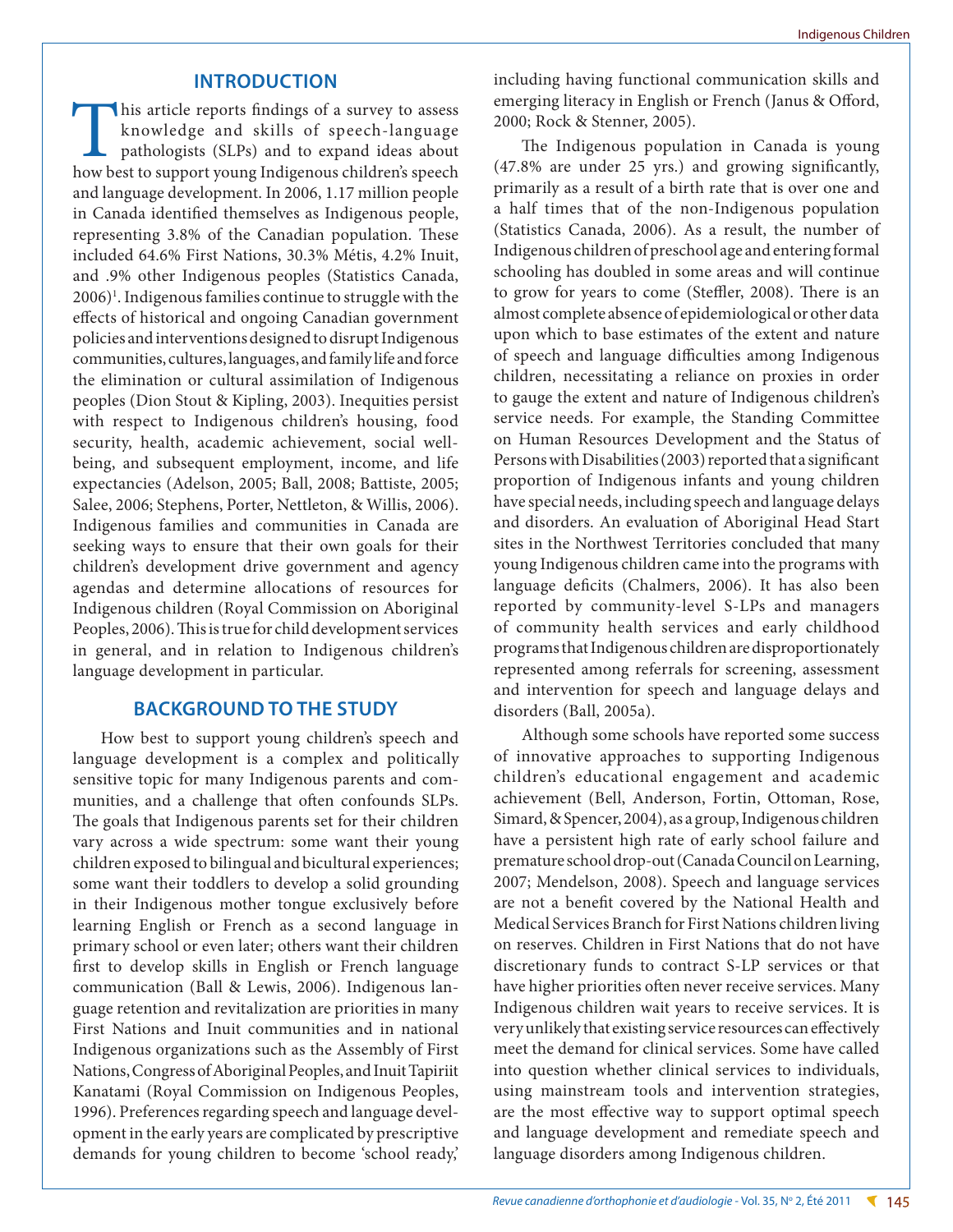Current strategies for assessing and promoting language facilitation by caregivers have drawn largely on accounts of how children of European-heritage living in middle-class, urban families learn language from adult language input. Indigenous leaders in Canada have argued that the lack of services, as well as culturally inappropriate education, specialist services, and assessment procedures, result in serious negative consequences for Indigenous children. They have pointed to the possible over- and under-recognition of children with developmental challenges, undermining of culture-driven goals for development, and failure to support Indigenous children's learning in ways that are developmentally appropriate within the cultural contexts of Indigenous children's socialization. Across North America, there is growing concern about the disappointing impacts of existing models of service delivery for young Indigenous children and families (B.C. Aboriginal Network for Disabilities Society, 1996; Canadian Centre for Justice, 2001; Royal Commission on Aboriginal Peoples, 1996).

Cultural values and belief systems are reflected in the organization of the home, the priorities and decisions of families, and the goals for infants and children in community-based programs (Cole, 1998; Greenfield & Suzuki, 1998; Levine & New, 2008; Rogoff, 2003; Super & Harkness, 1997). Values about language communication and approaches to language socialization in childhood are at the heart of how people transmit their culture (Pesco & Crago, 2008). In different cultures, different communication skills are considered important, different approaches to their teaching are valued, and different situations and people are available to teach them. Different cultures hold widely different values and beliefs on how to raise children, including social organization issues such as who talks to young children, about what topics and in what contexts (Schieffelin & Eisenberg, 1984; Wigglesworth & Simpson, 2008), interaction rules around turn-taking, the value of talk, how status is handled in interactions, interpretations of intentionality, and beliefs about teaching language (van Kleeck 1994). For example, among Northern Canadian Athabascans who were studied by Scollon and Scollon (1981), "children who do not begin to speak until five years or older are interpreted as growing up respectfully, not as being language delayed" (p. 134). Crago (1990) reports how she described to an Inuit teacher a young Inuit boy who was very talkative and who she thought was very bright. The teacher replied, "Do you think he might have a learning problem? Some of these children who do not have such high intelligence have trouble stopping themselves. They don't know when to stop talking" (p. 80). Clinicians need to understand and build on the positive cultural values of the children and families they serve, and within that framework,

Over the past decade, there has been growing momentum and capacity to define and develop early childhood care and development programs that are culturally-based and culturally reinforcing for young Indigenous children and their families (Ball, 2005b; Greenwood, 2007). This context seems to be a promising one within which to bridge gaps between specialist training, specialist services and the language support needs of young Indigenous children. Within the growing field of community-based programs customized for Indigenous infants, young children, and families, these issues are being deliberated by practitioners and parents, including the question of what roles speech-language pathologists can play in supporting optimal development of Indigenous children.

A note about two related studies by the research team helps to provide relevant context for the study reported in this article. The first study involved conversational interviews with 60 First Nations parents and Elders about their understandings of and goals for children's language development (Ball & Lewis, 2006). Overall, these caregivers were receptive to early intervention services if a child was not developing typically with reference to normative expectations within their home community. While these First Nations parents and Elders acknowledged that specialist services, including those provided by SLPs, might be one source of support for speech- language development of young Indigenous children, most had little idea of what an S-LP does or how to engage in a working relationship with an SLP. This finding points to a need to raise awareness, through community gatherings, plain language print material, and allied professionals working with Indigenous families, about what S-LPs can do and how parents can collaborate effectively with SLPs. A second study explored First Nations English dialects and implications for Indigenous children's language development, assessment of language proficiency and school readiness, and intervention (Bernhardt, Ball & Deby, 2006). These two studies, plus the study reported in this article, were conducted within the Early Childhood Development Intercultural Partnerships program [\(www.](www.ecdip.org) [ecdip.org\)](www.ecdip.org) at the University of Victoria's School of Child and Youth Care. The unifying goals of the projects within this partnership program were: (1) to ensure cultural continuity for Indigenous children; (2) to prevent the mislabelling of cultural difference as individual or group 'pathology'; (3) to promote collaborative approaches to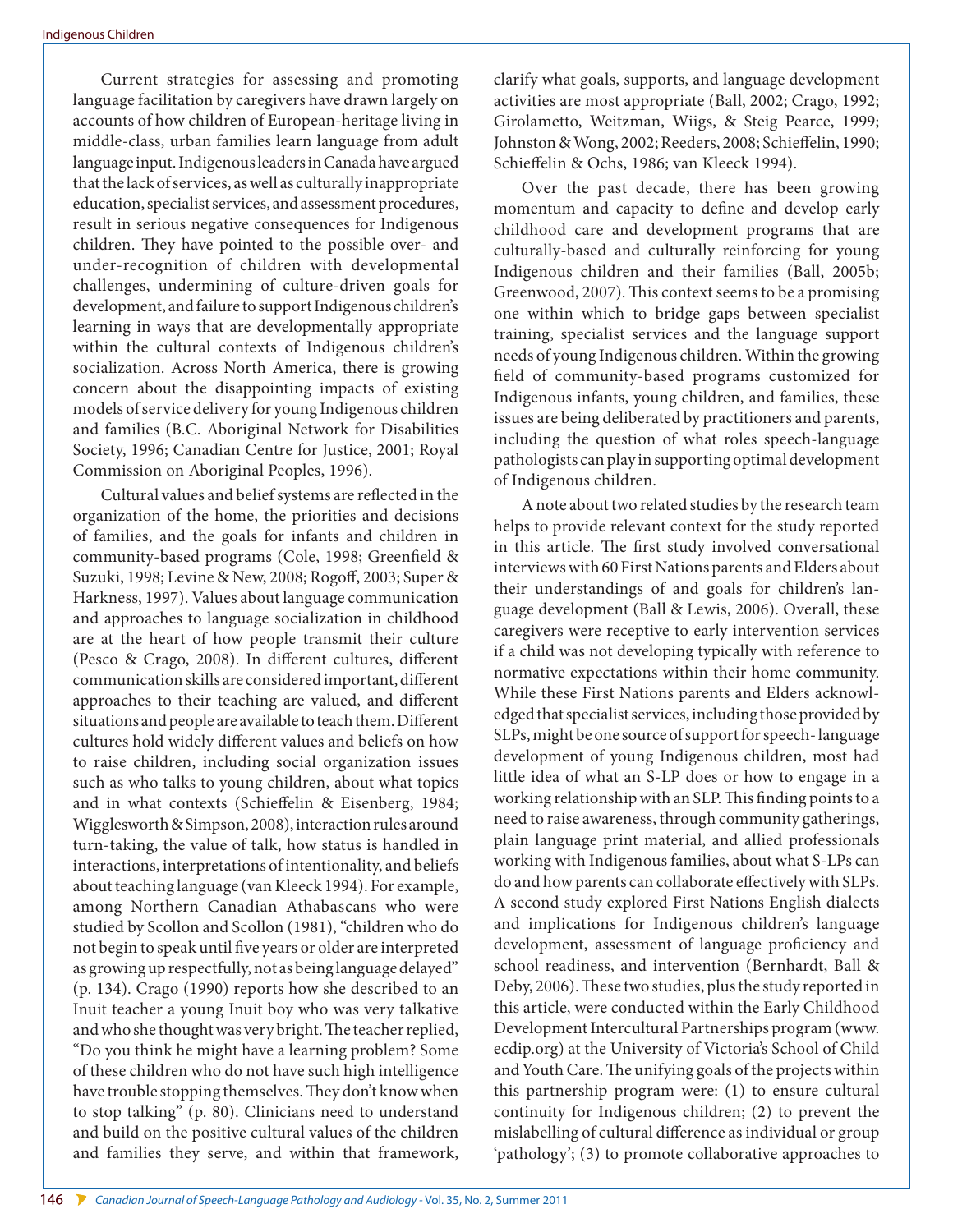professional practice in Indigenous communities; (4) and to strengthen family and community capacity for supporting Indigenous and other minoritized children's development.

### **METHOD**

#### **Participants**

Survey respondents were recruited in part through a notice published in Communiqué, a newsletter for members of the Canadian Association of Speechlanguage pathologists and Audiologists (CASLPA), the national professional association for S-LPs in Canada. Respondents were also recruited through notices about the survey circulated by agencies that deliver programs for Indigenous children living in urban areas (e.g., Friendship Centres, Aboriginal Head Start in Urban and Northern Communities), agencies that deliver programs for children living on reserves (e.g., Aboriginal Head Start On-Reserves, Indian and Northern Affairs Canada), and Indigenous organizations that were known by the investigators to have contracted for S-LP services to Indigenous children. Respondents were offered either an online or a mail-in process for receiving and completing consent forms and surveys. Of the respondents, 82% (n=58) submitted online and 18% (n=12) submitted by mail (n=12). Plans and procedures for recruiting participants and for obtaining, analyzing and reporting data were reviewed and approved by the University of Victoria Human Research Ethics Committee.

Respondents were 70 certified S-LPs across Canada who reported working for at least two years as an S-LP with First Nations and/or Inuit children under nine years of age in Canada. Two respondents identified themselves as First Nations. The remainder identified as non-Indigenous. More than one-third (39%; n=27) reported spending 'all' or 'a majority' of their time working with Indigenous children. An additional 29% reported spending 'some' of their time in the past two years working with Indigenous children. Most respondents (87%; n=61) had worked 'primarily' with Indigenous children 0-5 years. All provinces and territories were represented in the sample with the exception of Prince Edward Island. Seventy-eight per cent of the respondents had worked with Indigenous children in the four western provinces. Two-thirds had gained their experience in an Indigenous school, agency or health centre.

#### **Ouestionnaire**

An original questionnaire was created with 59 main topic items, each with a number of follow-on questions. The questions were developed initially by the coauthors, and then were revised on the basis of feedback requested from six S-LPs who had worked extensively with Indigenous children, including one First Nations SLP. These professionals helped to refine the wording of questions to ensure clarity and to generate some of the questions used to follow-up respondent's ratings.

The first eight questions asked for respondents' ethno-cultural identity, the type of organization where they currently worked, and the nature and extent of their work with Indigenous children (e.g., location, years, age ranges, and roles). Remaining questions asked for the respondent's perceptions and recommendations in regards to the following topics:

- • Usefulness of their professional education in preparing them to serve indigenous children;
- • Level of knowledge and preparedness to work with the indigenous children and families whom they have encountered in their practice;
- Indigenous children's access to services in the region where they work;
- • Appropriateness of commonly used assessment methods and service delivery models;
- Service effectiveness;
- • Indigenous children's needs for speech and language supports or interventions;
- Useful roles for S-LPs in relation to indigenous goals for young children's speech and language development;
- Views on language development in an indigenous language, english or french;
- • Views on S-LPs roles in supporting indigenous language learning and providing therapy when the child's first language is an indigenous language;
- Observations about social language usage by indigenous children or families with whom the S-LP had worked that seem distinctive;
- • Any speech or language characteristics that seem indicative of an indigenous dialect of english or french;
- • People who have been helpful to the S-LP for gathering local norms or cultural expectations for children's speech and language development;
- • Recommendations for improving training and services in canada to support optimal speech and language development outcomes of indigenous children.

Question formats included 4 closed questions about work history, 19 items asking for yes/no responses, 19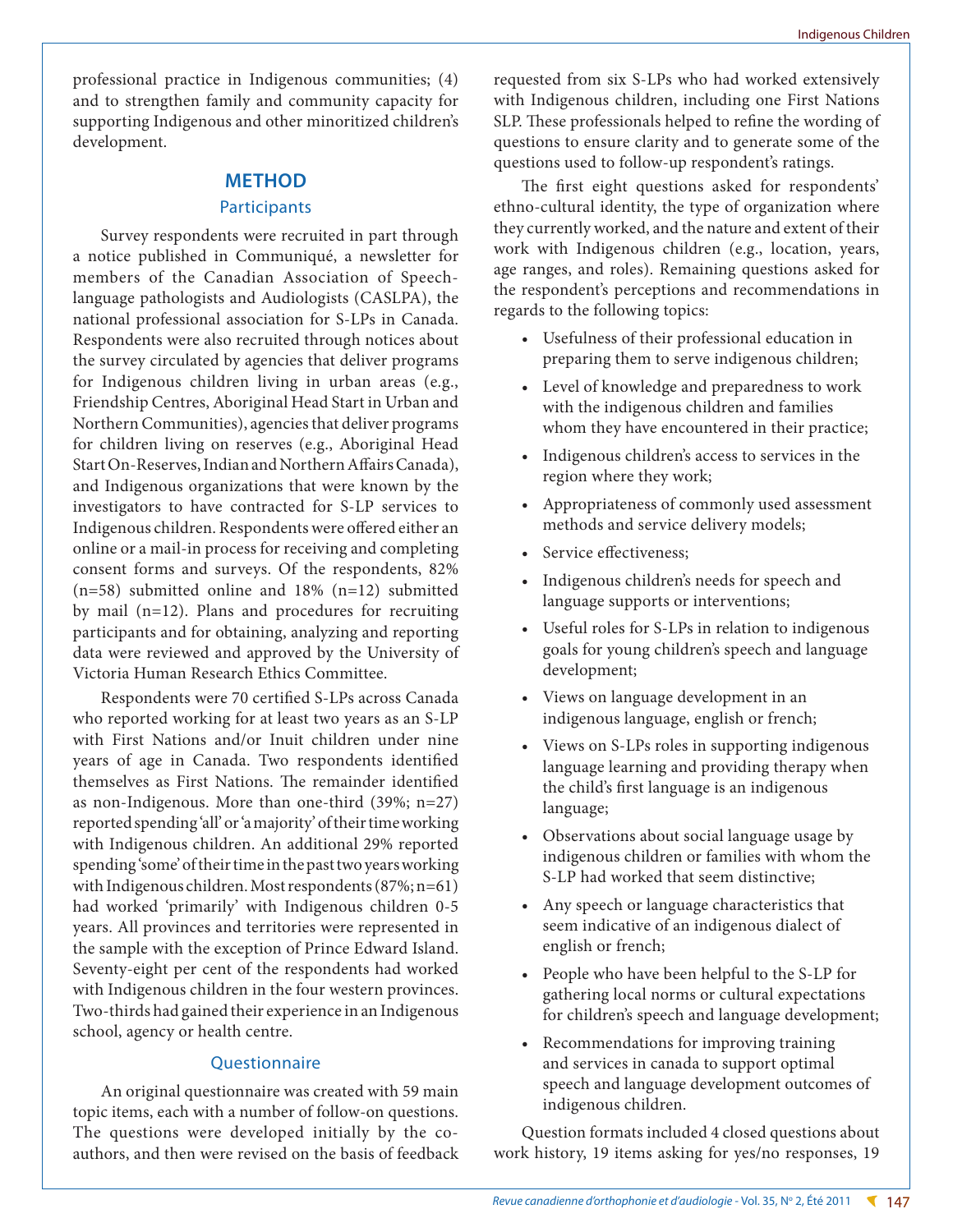items asking for ratings on five points scales (e.g., never/ always; most/least suitable/ strongly agree/disagree), and 17 open-ended written commentaries about practice with Indigenous children, families, and/or groups. In addition, for nearly all items that respondents were asked to rate, there were also follow-on requests to expand upon or explain their answer, to give examples, and/or to make recommendations. For example, "Rate how important it is for new diagnostic tools to be created to improve practice with Indigenous children: If you rated this as important or very important to you, describe how a new diagnostic tool might be different than what is available to you already." As well, several questions were entirely open-ended. One examples is the following question: "If you have noticed any features of social language usage which seem to you to be especially prevalent or unique to the Indigenous children or families with whom you have worked, describe these with reference to: (a) preschool age; (b) school age)." Another example is: "Describe any challenges that you have seen Indigenous children facing in learning to understand and use language in their home or school or community." Participants reported that completing the questionnaire took from one to three hours.

#### Data Analyses

Non-parametric statistical analyses were performed on the ratings. There was very little variability among respondents on virtually all of the items asking for ratings. For example, all of the respondents rated 5 ("strongly agree") advocating for a population-based rather than an individual focused clinical approach. All of the respondents rated 1 ("strongly disagree") on the statement that standardized assessment tools are appropriate for use with most Indigenous children. While it could be speculated that the questions were not sufficiently detailed to elicit more differentiated responses, more likely these S-LPs who were quite experienced in working with Indigenous children encountered very similar challenges and arrived at very similar recommendations for practice.

Respondents were generous in their written responses to open-ended questions, enabling content analyses to identify recurrent observations and to characterize frequently occurring interpretations and recommendations. An approach to coding originated by Strauss and Corbin (1990) was used. For each item with responses provided in words as well as in numbers, a coder developed a thematic code for each new idea in a respondents' answer, compared this with another respondent's answer. She constructed a new thematic code each time a response could not be represented by a previously formulated theme. This generated a large number of discrete themes that were very closely related to the original data. A second coder then reviewed these codes with reference to the original responses and formulated slightly more abstract themes that subsumed more varied responses. This process continued until the coders had constructed summary themes that adequately represented the data. Reliability of coding was established by both coders independently coding a randomly selected sub-sample of 10 completed questionnaires. Inter-coder reliabilities using Cronbach's alpha ranged from .78 to .97 across questions and respondents.

Because the statistical analyses of quantitative data was not informative beyond showing the general trend towards a high level of agreement on key issues, rather than present these quantitative data, a series of topics have been constructed to summarize both the qualitative and quantitative data. Quotes from respondents have been chosen on the basis that they express what many respondents said about a topic.

### **RESULTS AND DISCUSSION**

Respondents offered detailed, generally consistent characterizations of Indigenous children's language behaviours, Indigenous parents' language socialization practices, the challenges that respondents had faced trying to respond to high rates of referral and large case-loads of Indigenous children, and the perceived inadequacies of their pre-service training, tools, and funding levels. Respondents generated many practical recommendations focused on how to work collaboratively in support of Indigenous parents' goals for children's speech and language development.

Key themes, including recommendations, are presented subsequently, along with brief commentary drawing upon relevant literature in the field. A caution, reiterated by many respondents, is that there are many different Indigenous populations in Canada (605 registered First Nations, many culturally and linguistically different Inuit communities, and a diverse and growing population of Canadians who identify as Métis). Respondents pointed out that Indigenous parents vary in their developmental goals for children's language development, and Indigenous children vary in their exposure to languages and to non-Indigenous social settings and institutions. Generalizations must be taken cautiously. The themes presented here provide talking points for dialogue with Indigenous family members, early child development advocates, community leaders, and educators to develop clearer ways to recognize and respond to the language development needs of specific Indigenous children in specific (and diverse) Indigenous cultural contexts.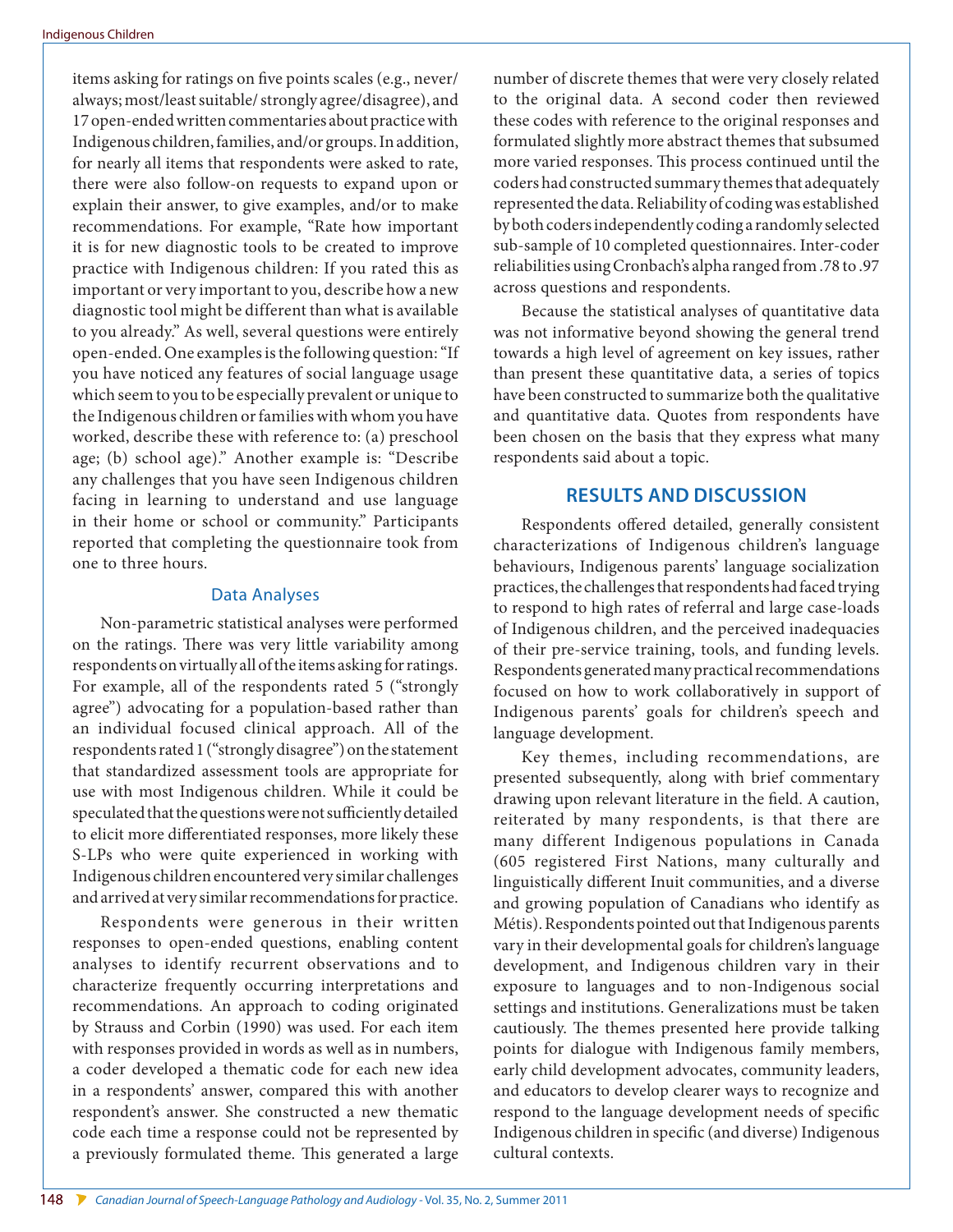## "An Altogether Different Approach"

The superordinate theme summarizing respondents' perspectives on S-LP roles was the need for "an altogether different approach" to serving Indigenous children, compared to serving children of dominant cultural groups (e.g., European heritage).

*"An altogether different approach is needed that would include taking the time to learn about the specific community, their values and hopes for their children, making the link between this information and already known professional information."*

Fully 79% (n=55) of respondents expressed in various ways the need for a re-orientation of S-LPs roles including: (a) re-ordering priorities from direct clinical intervention to a community-based approach; (b) re-constructing professional identity from expert to collaborator or partner; (c) creating new processes for assessment based on understanding community-specific goals and norms and relying primarily on observation rather than on standardized tools; and (d) devoting a majority of time to interventions that facilitate speech and language development through communication strategies introduced at the level of the family or communitybased program, reserving individually-focused, clinical treatment approaches only for a minority of cases (such as physiological impairments including-- dysphagia or neuromotor problems).

Across all of these domains, respondents emphasized the importance of: (a) understanding the cultural context in which they are practicing; (b) building and calling upon collaborative relationships with family and community members; and (c) becoming an advocate for greater investments of funding for community-based services, specialist services, research, and Indigenous representation in provincial policy and program decisionmaking. These themes are elaborated below.

## Understanding The Culturally Specific Nature Of Communication

Seventy-one per cent (n=50) of respondents emphasized that specialists need to learn culturally based values about language specific to the Indigenous families they serve. Examples from one cultural context were provided by one of the First Nations respondents.

*"We don't tend to state the obvious. We don't talk about weather. Only if it were important, such as when getting ready to go fishing (wind) or cutting some wood, if we need the skidoo or snowshoe we would talk about the snow."*

*"Children don't tend to use spatial relationship words, such as prepositions. They would say 'over there' with a gesture to the positional reference."*

*"In social greetings, they will tell people how they really are, at length. They will describe how they are feeling – not just a casual 'hi, how are you? Fine.' There are no words for goodbye because we know we will see that person again."*

*"Most children come out as having a vocabulary delay. In our language the vocabulary is extremely descriptive and rich in descriptions such as how a thing is made or what it is used for."*

Sixty-seven per cent (n=47) of respondents pointed to the inadequacies of their pre-service training and continuing education opportunities in helping them to understand and respond appropriately to Indigenous perspectives on speech and language communication. While most described having learned on the job, fewer than half reported feeling well prepared, even after several years of experience, to serve Indigenous children and families effectively.

## Culturally Appropriate Facilitation And Intervention Methods

Lack of fit between Indigenous families and mainstream practice approaches was noted by 70% (n=49) of respondents. Striking a similar chord, investigators of S-LP practice have identified Euro-centric cultural bias as a potential problem in the use of many models of early language facilitation, early intervention, and parent education, and have offered suggestions for culturally responsive practices (Johnston & Wong 2002; Van Kleeck, 1994; Warr-Leeper, 2001). Seventeen (24%) respondents gave examples of this lack of fit.

*"I began to feel silly asking parents to strike up conversations with their child about nothing in particular, just for the sake of talking. Although it might build some vocabulary, it goes against the grain of how First Nations families that I've met communicate with children."*

Sixty-six per cent (n=46) of respondents perceived differences between Indigenous and non-Indigenous children and families with regards to rules governing verbal communication.

## *"Check your assumptions at the door. Pragmatics in particular is a big issue. You need to learn about appropriate interaction patterns."*

For example, several respondents commented that, in the First Nations families with whom they had worked, talk often seemed to be reserved for important matters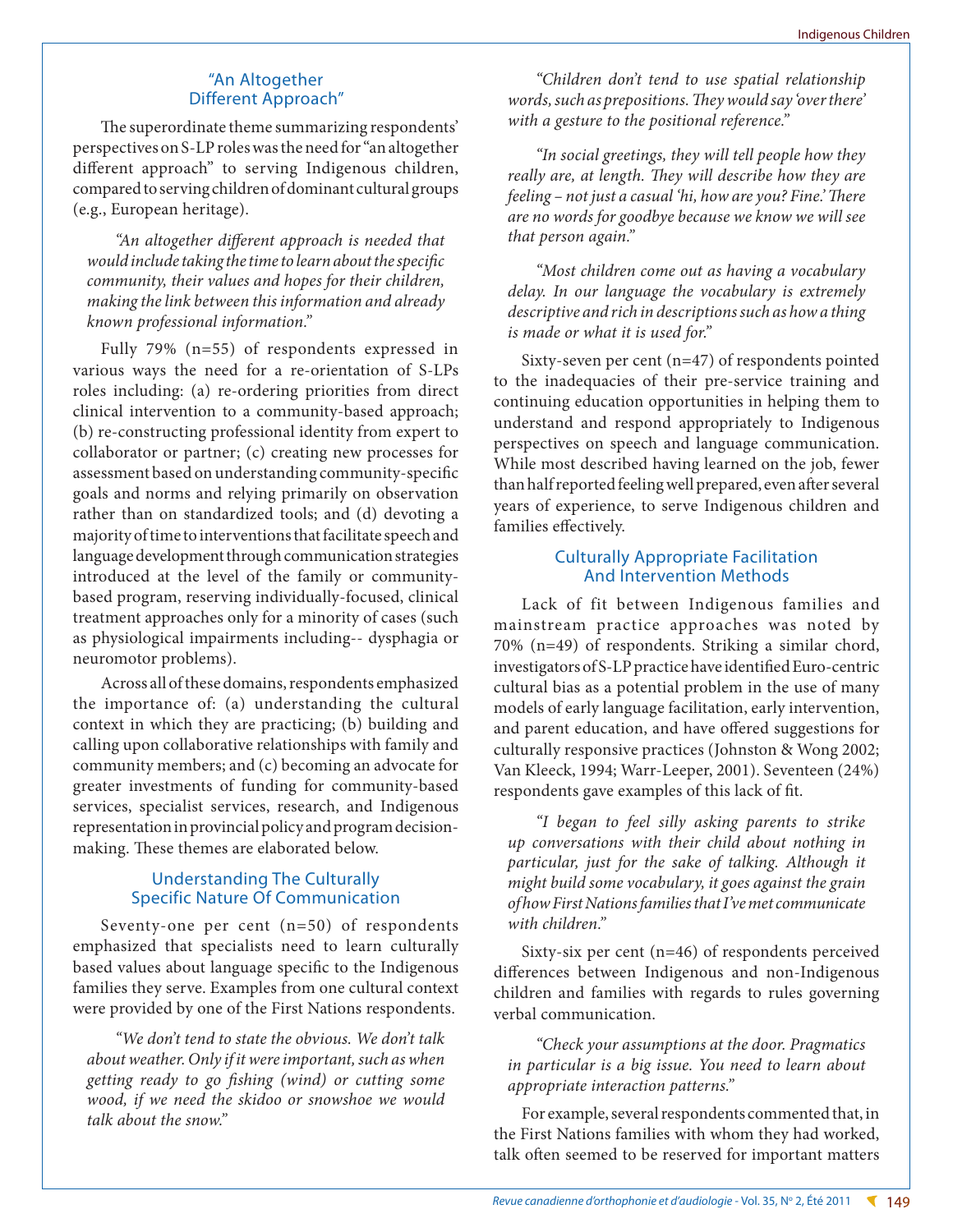in social interactions involving Indigenous children and adults. A lot of talking, or 'talkativeness', on the part of both children and adults seemed to be discouraged. In contrast, European-heritage parents are generally considered to be effective parents if they use a lot of conversation, including rhetorical, display-type questions with their children and encourage their child to initiate conversation and generally to be talkative. "Unlike some of the Anglo families I work with, it just isn't comfortable to encourage talking without some good reason for talking, even if encouraging it is for a therapeutic reason." Typical child assessment situations and classroom situations involve question and answer sequences that may not be familiar to many Indigenous children. As one of the First Nations S-LPs remarked: *"We just wouldn't ask a child the colour of the sky when the child knows that the adult can see as well as he can what colour the sky is. It would be rude for a child to give information to an adult that the adult already clearly knows for themselves."* 

Four respondents explained how S-LPs need to take their lead from the particular family or community with regards to the values and styles of language interaction that their culture holds as ideal, and to build upon their language facilitation strengths and preferences. Investigators have also advocated that strategies to promote optimal speech and language development take into account the family's or community's receptivity to various approaches (Ball, 2002; Crago, 1992; Girolametto, et al., 1999; Guralnick, 2001; Heath, 1983; Johnston & Wong, 2002; Reeder, 2008; van Kleeck, 1994).

Twelve (17%) respondents gave various examples of how they had sought guidance from community members in order to "bootstrap" or "devise" methods of language stimulation and support that were culturally appropriate. For example, two described helping to organize storytelling activities, and one described creating multi-age learning situations where younger children can hear and use language in the context of observing, listening, and doing. Six respondents noted that Indigenous children tended to respond with more spontaneous speech during interactions involving doing things together with the S-LP and with peers. Two respondents noted that Indigenous children with whom they had worked demonstrated better language skills when the S-LP used slower talk, with more pausing, more sharing of information back and forth, and storytelling.

Nine (13%) respondents variously expressed their concerns that the content, goals and fast-paced atmosphere in mainstream preschool and school settings seem mismatched with the experiences, understanding and expressive styles of the Indigenous children with whom they had worked.

*"Programs for preschoolers assume a value of normative development along majority culture lines and teach towards advancing children according to those values. Indigenous children's experiences, understanding, and expression often seemed, in my experience, mismatched with the preschool content and goals."*

There is little substantial evidence about the language socialization or learning styles of Indigenous children and families, and a great deal of conjecture and stereotyping based on limited anecdotes. A study by Moses and Yallop (2008), which gathered evidence that challenges beliefs that Indigenous people in Australia do not make use of questions as a teaching or learning tool, underscores the importance of acknowledging not knowing and needing to ask questions about each Indigenous child's speech and language learning strengths and challenges. A distinction made by Hall (1976) may be relevant here. Hall described as 'high context cultures' those cultures that rely heavily on physical context and non-verbal contextual cues to convey information. In high context cultures, teaching is accomplished primarily by demonstration and learning primarily through observation. In contrast, Hall characterized as 'low context cultures' those cultures that rely heavily on talking and verbal explanations during teaching and shared activities.

The possibility of a mismatch between some Indigenous children's early learning experiences and the strong emphasis in mainstream schools on verbally mediated teaching and learning could account for some Indigenous parents' and Elders' wariness about sending their children to mainstream schools, speech and language programs, and other services, and why they may seem resistant to certain kinds of recommendations or interventions. In Australia, educational difficulties faced by Indigenous children, and a disaffection towards mainstream schools by some Indigenous parents, have been linked to cultural and linguistic differences between the home and school (Moses & Wigglesworth, 2008; Walton 1993). The specific cultural practices of Indigenous families with regards to language socialization and the pragmatics of communication need to inform the design and delivery of programs based in the home, school or community (Crago, 1992; Gillis, 1992). These practices vary from one family and one cultural group to another. Currently, there is no research on most Indigenous language groups in Canada that can usefully guide S-LPs understandings or preparation for work with an Indigenous child or community. This means that S-LPs must become skilled at working dialogically and flexibly with each Indigenous child, family or community. It is hoped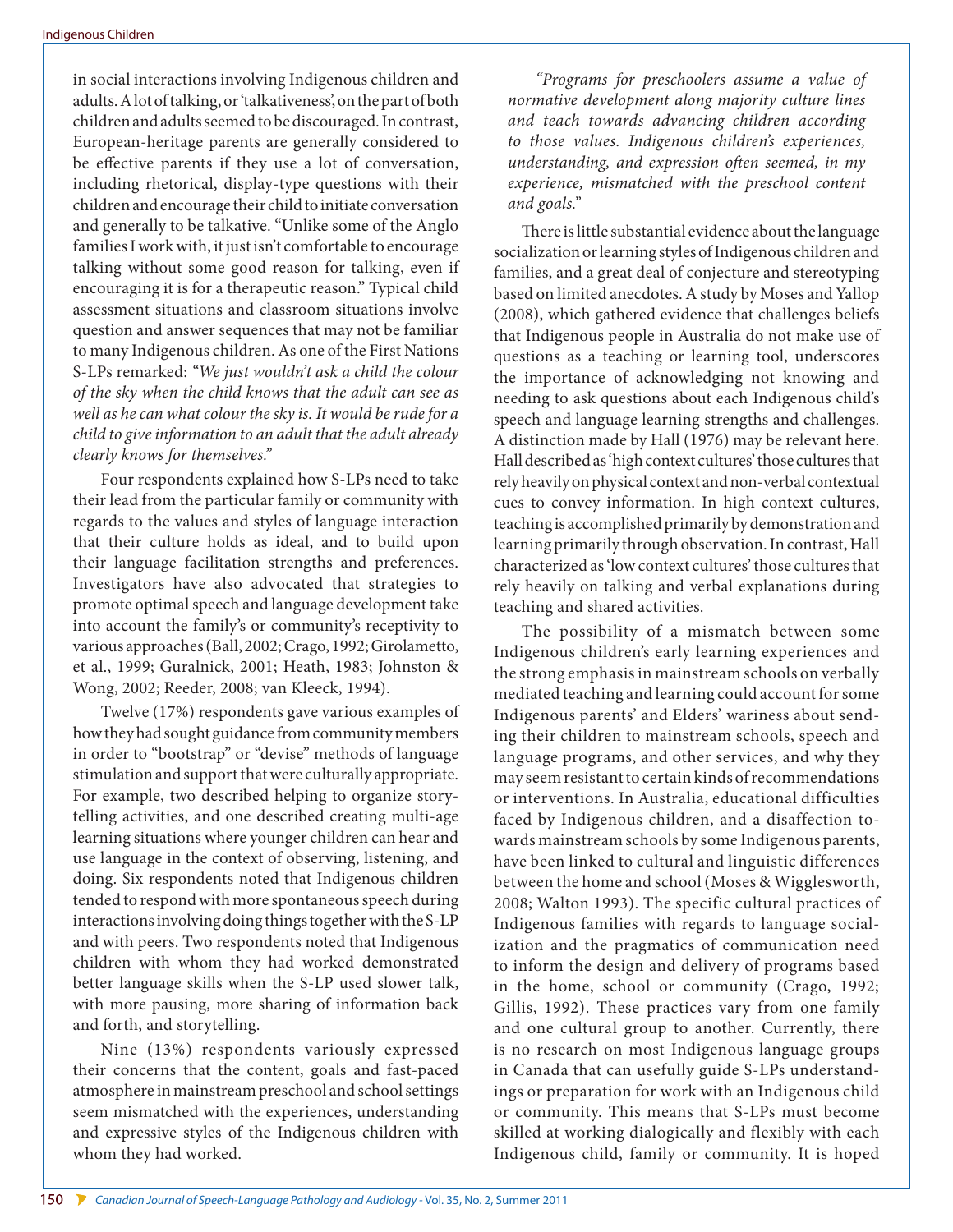that they will also contribute their experiences to the professional literature.

Seven (10%) respondents pointed out that Indigenous peoples' experiences in Residential Schools have no doubt resulted in unique challenges facing some Indigenous parents. As some survey respondents pointed out, these historical antecedents must be addressed in a discrete and sensitive manner. Efforts to involve parents in stimulating or remediating a child's speech and language skills may need to encompass activities to strengthen the parents' confidence and capacities as caregivers and communicators. One S-LP urged clinicians to take extra steps to ensure that parents know that their language and voice is valued and that they can play important roles in facilitating and reinforcing their children's communication skills. Another S-LP suggested that lunches or coffee hours can be helpful to promote parents' appreciation of the importance of their role and active involvement. She added that these events need to be structured in ways that both mothers and fathers find comfortable and that are easy to fit into their daily routines. Another S-LP reported building rapport with parents and early childhood educators in community based agencies by inviting them to gatherings conducted in their communities, in homey rather than institutional settings, within small groups, with food and a social aspect to make the situation relaxed and enjoyable.

Specialized support may be needed by parents who experienced poor modelling and/or abuse in residential school, as well as 'second generation' parents raised by residential school survivors. Some of the parenting challenges that have been reported by Indigenous scholars include not knowing how to play with children, not seeing the value in providing books or pre-literacy materials to children, feelings of inadequacy, and being fearful or intimidated by schools, teachers, and professionals (Hackett, 2005; Smolewski & Wesley-Esquimaux, 2003). In particular, the prohibition against speaking one's language and speaking freely at all has led many Indigenous adults to question their competence and worth as communicators (Chrisjohn & Young, 1997).

#### Supporting Indigenous Languages

Based on data from the census and various surveys of Aboriginal peoples, Norris (2006) reports that about 12% of Indigenous children under 15 years old speak an Indigenous language as a first language and another 5% speak an Indigenous language as an additional language. Approximately two-thirds of these are Inuit children, while one third is comprised of First Nations children living on reserves. According to Norris (2006), the Indigenous languages that are spoken most by children in Canada, from greater to fewer numbers of speakers, are Cree, Inuktitut, Montagnais-Naskapi, Oji-Cree, Dene and Ojibway.

In a study of Indigenous communities, Gillis (1992) found that the number of Indigenous language speakers is a community benchmark for its cultural continuity and strength. In the current study, 70% (n=49) of respondents indicated that, although Indigenous language is not typically incorporated into their services, S-LPs can play a useful role in supporting children to learn and use their Indigenous language. Fully 90% (n=63) of respondents 'agreed' or 'strongly agreed' with the statement that Indigenous parents should be encouraged to maintain whatever is the dominant language used at home. Four respondents cited the positive contribution that learning a heritage mother tongue can make to a child's sense of connection to community and to self-esteem. Seventy per cent (n=49) of S-LPs reported wanting to support children learning their Indigenous language if they were given direction from speakers of the language. Where families value a child learning their Indigenous language, some respondents recommended that the S-LP needs to work collaboratively with the family to plan how to maintain the child's Indigenous language while developing facility in the language of school. This is consistent with professional practice guidelines and directions for S-LPs working in a multi-lingual and multi-cultural context (CASLPA, 1997; ASHA, 2004; Genesee, Paradis, & Crago, 2004).

## Differentiating Varieties of the Majority Language from Disorders

Eighty-three per cent (n=58) of respondents reported that they had observed unique features of Indigenous children's expressive English. As a group, respondents described a variety of social, phonological, grammatical and semantic differences in the ways that English language is spoken and used by Indigenous children. Many of the differences referred to syntax and morphology, for example, in the use of gender pronouns, negative forms, possession, third person singular marker, past tense, sentence length, syntax complexity and use of auxiliary and copula verbs. Nineteen per cent (n=13) of respondents expressed their view that these apparent dialect differences need to be understood as aspects of the home dialect of English and not necessarily as evidence of a language delay or disorder. This point has been underscored by Ball and Bernhardt (2008) following a review of the (sparse) literature on First Nations English dialects in Canada. The authors also used information from two fora involving S-LPs and investigators who explored the implications of dialect differences for screening, assessment and intervention. The importance of distinguishing language difference from language disorder has also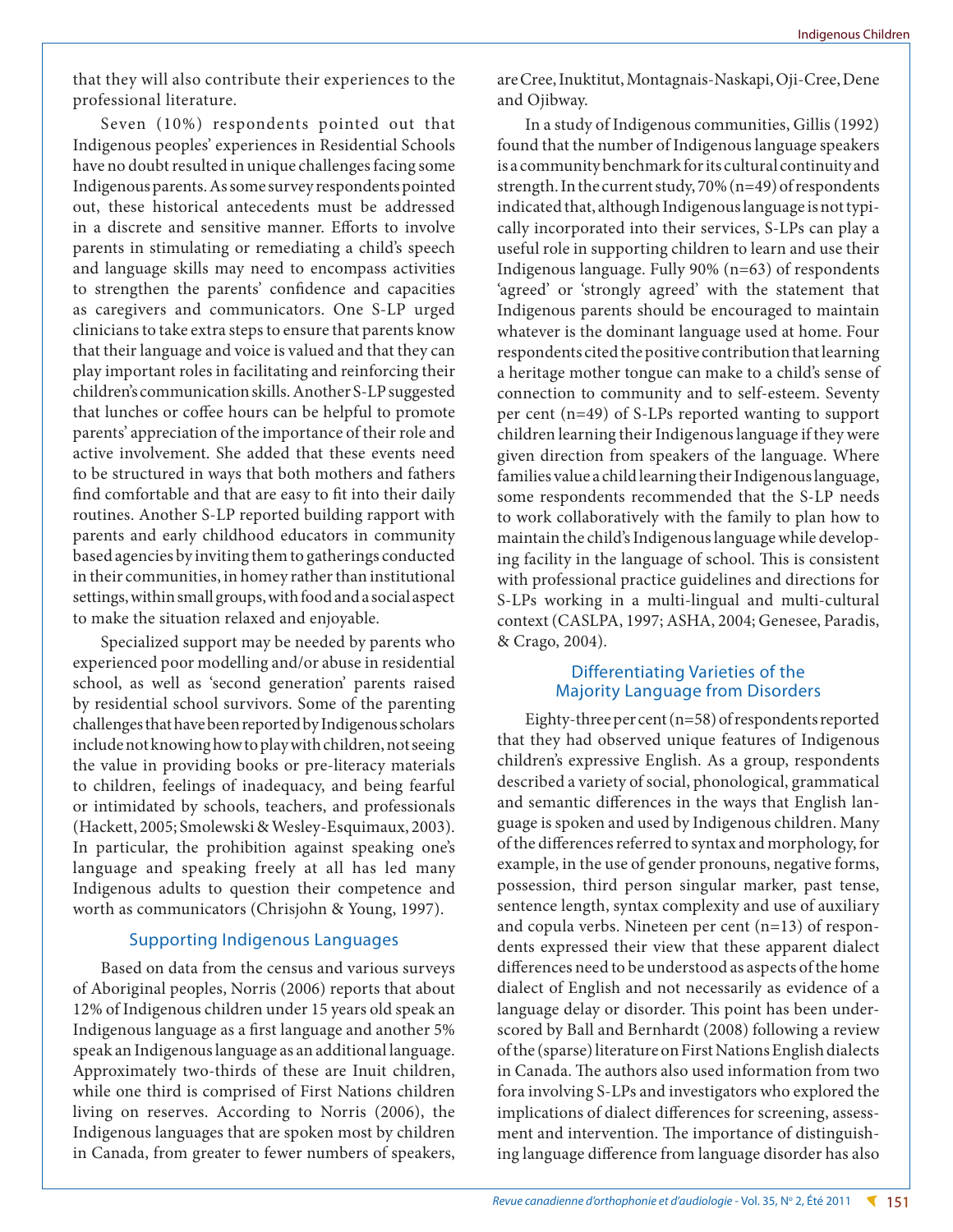been underscored with reference to Indigenous children in Australia (Gould, 2008).

In Australia, S-LPs and educators have described the needs of Indigenous children whose home language is either a non-standard variant of the majority (colonial) language, a creole or mixed language, or another language altogether. They have advocated bridging or transition support to prepare them to succeed in school and also to prepare schools to receive them appropriately (Kral & Ellis, 2008; Malcolm, Haig, Konigsberg, Rochecouste, Collard, Hill, & Cahill, 1999). They report that this support is particularly important for children whose home cultures value listening, observing and doing as major modes of learning and who are likely to be marginalized in school or program settings that place a high value on verbal explanations and oral participation (Walton, 1993; Wilgosh & Mulcahy 1993).

## Working Collaboratively

Eighty-one per cent  $(n=57)$  of respondents agreed that time must be provided to build authentic relationships with family members, and where possible, with community members. They described various efforts they had tried in order to demonstrate caring and respect for the values and wishes expressed by parents, as a foundation for education, support or intervention. Some respondents emphasized that relationship building requires a longterm engagement with a child or family, and a consistent presence in the community, as well as patience, flexibility, understanding and a desire to learn. Learning through listening and observing without asking a lot of questions were encouraged.

*"What worked for me was behaving as the "invited guest" – being quietly present, playing with children, chatting with Elders, Band Councillors, parents, early childhood educators, etc. and asking what I could do – what kind of service they would like and then making a plan together. I rarely pulled a child for "one on one." I received many verbal compliments for that. Practices that are not helpful include trying to work quickly, telling them what you would like to do before they've stated their needs and requests; not taking time to build trust; removing children from a group."* 

Six respondents described how people who are involved with a child who has been referred can often offer helpful feedback about tools, methods, and messages that are likely to be accepted and useful in various families or community-based programs that a child attends. Seventy-four per cent (n=52) of respondents gave high ratings in favour of an approach in which the S-LP works collaboratively with community members to determine optimal approaches to promotion, prevention, and intervention. Consultation with community members was often described favourably by respondents in comparison to an expert-driven or strictly clinical service orientation.

*"Non-helpful practices include telling the adults you'll show them what to do, giving written handouts, or inviting the community to a lecture or presentation. It is not helpful to assume that you know what to do and by virtue of your knowledge you have the right to tell Indigenous people how to communicate with, teach, or raise their children."* 

Community advisors may be early childhood educators, teachers, community health managers, nurses, or Band administrators. These people may be willing to provide knowledge of cultural protocol, cultural values, and culturally conditioned goals for children's development, the social and linguistic organization of their language and the role of language. This approach is consistent with guidelines of the Canadian Association of Speech-Language Pathologists and Audiologists as well as Speech Pathology Australia. These guidelines urge S-LPs to work collaboratively with one or more community members who share the cultural identity of the client, and preferably, who know the Indigenous language and/ or dialect (CASLPA, 2002; Speech Pathology Australia, n.d.).

## Increasing and Re-Directing Funding for S-LP Services

Ninety per cent (n=63) of respondents agreed that funding for services provided by S-LPs are both 'inadequate' and largely misdirected. Referring to their experience of high rates of referral of Indigenous children for assessment and therapy, combined with the geographic dispersion of these children across rural, remote, urban, and northern locations, 74% (n=52) of respondents expressed that funding allocations need to support more involvement of S-LPs in community-capacity building and working to strengthen language stimulating environments for all Indigenous children.

## Strengthening Community-Based Capacities

Respondents uniformly rated as 'most appropriate' education and intervention approaches that involve education, training and mentoring of caregivers, working as allies and as professional resource advisors to practitioners in infant development, child care, and Aboriginal Head Start programs, and educating oneself about Indigenous cultures and language socialization practices. Eight respondents described how, whenever and however possible, in their practice they find ways to increase community members' awareness about S-LP services, to enhance their capacity to identify developmental concerns, to advocate, to partner in service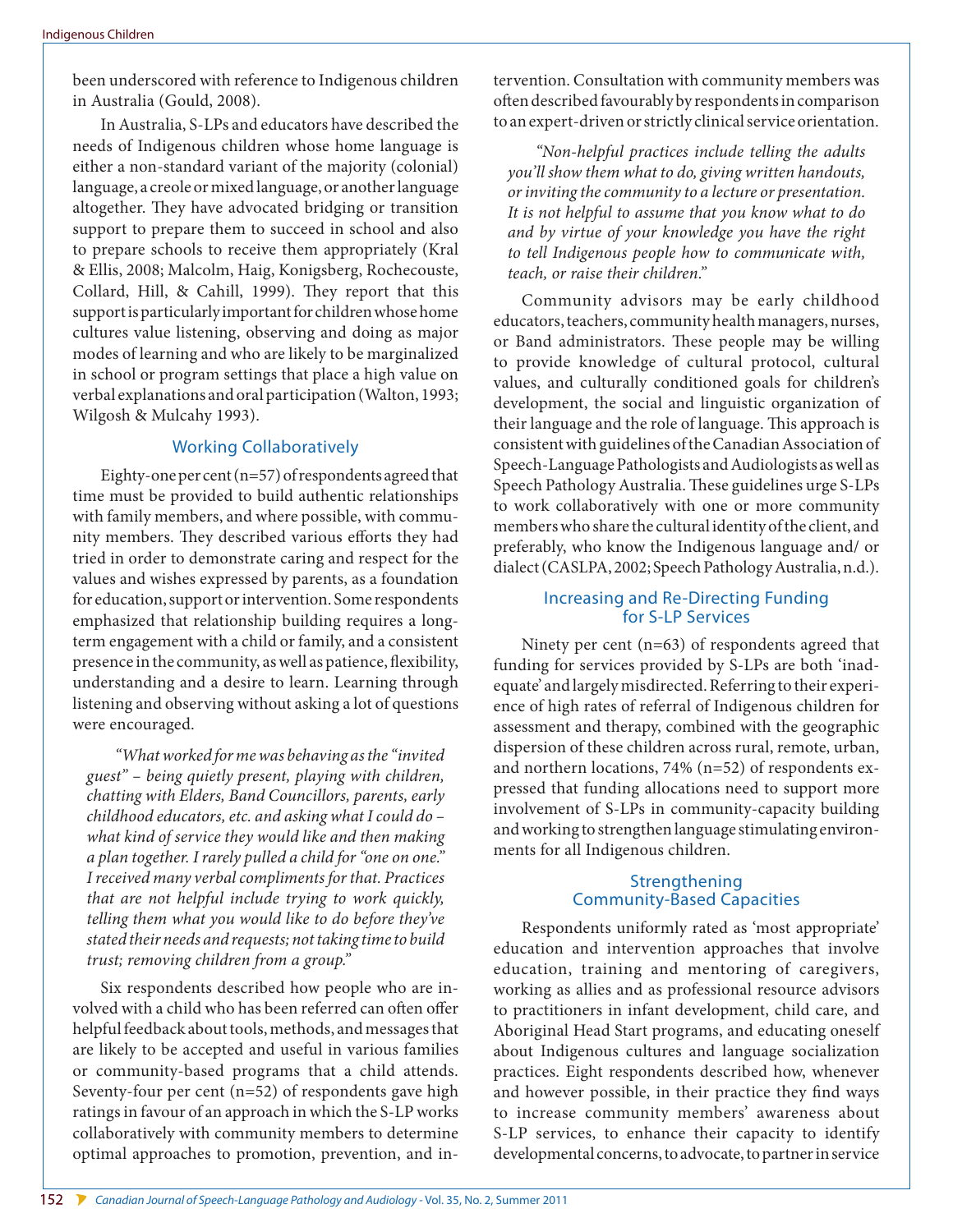delivery, and to promote language rich environments in the home and community for all children.

*"Practitioners can make an important contribution at the community level, building awareness and understanding of language development, how it progresses, how to support it, why it matters."* 

The two First Nations respondents offered some specific suggestions related to the theme of capacity building that are reproduced here with their permission.

- The whole family, including the extended family, should be involved in service planning if possible;
- • Older siblings may make excellent mediators of communication programming, as they are often responsible for the younger children;
- • Frequent consultation sessions and short assessment sessions work best;
- SLPs can be employed to act as indirect mediators whose role is the education of other agency workers and support for parents' language facilitation efforts;
- Standardized testing or use of lengthy questionnaires early on is not helpful;
- If attendance is an issue, it is important to problem-solve and possibly change the service delivery model - connect with other services, community workers and/or family members. Terminating services is not useful;
- Referrals to other agencies outside of the community should be postponed until rapport is established. Attendance at outside agencies is more likely if the referring individual mediates.

Respondents' characterization of the scope and priorities for services to Indigenous children closely resembled the continuum of programs and services conceptualized by Warr-Leeper (2001). Their emphasis on community capacity building supports the goal of many Indigenous communities to strengthen knowledge and skills within families and among members who are leading health and human service initiatives for their community (Aboriginal Healing Foundation, 2006; Ball & Pence, 2006; Ten Fingers, 2005).

## A Population-Based Approach

Related to capacity-building, seventy-nine per cent (n=55) of respondents endorsed the view that speech and language issues need to be addressed in the context of all children in a family, program or community, and not as isolated needs.

*"Practitioners need to engage in preventive programs that are not necessarily tied to specific children on the caseload. Caseload sizes need to be kept small so that practitioners can be more present and available to the community and to work in programs that reach all children or parents."* 

While nearly all respondents endorsed the view that all approaches common to the profession are potentially helpful in their work with Indigenous children and families, depending on assessed needs, 74% (n=52) of respondents strongly recommended that services to Indigenous children use a more community-wide, capacity building approach than is currently typical. They rated as 'least suitable' direct therapy with individual children, suggesting that clinical work be reserved for a minority of referred cases.

When cultures have been disrupted and individuals have been displaced, as has happened to most Indigenous communities, individuals often experience problems that are in part contextual or communal, rather than strictly personal. In these situations, contextual and communal responses can help tremendously (Stover & Weinstein, 2004). However, as respondents in the current study repeatedly noted, early intervention strategies predominantly used by S-LPs in Canada are based on individual deficit and remediation models. In response to questions about the circumstances surrounding their engagement with Indigenous children and families, 71% (n=50) of respondents reported that they usually became engaged in providing services as a result of referrals of individual children. Correspondingly, more than half of S-LPs reported that the majority of their time spent with Indigenous children and families was devoted to delivering services to individual children with communicative disorders and weak language skills. The trend for S-LPs to be deployed primarily in individual-level remediation services is multiply determined by factors such as how S-LPs are trained, scheduled, and reimbursed. No doubt, the tendency to engage S-LPs to treat individual disorders reflects in part a lack of information to Indigenous communities and limited community-based understanding about the potential contributions that S-LPs can make at a community level.

Consistent with respondents' emphasis on community-wide interventions, Schuele (2001) recommended that S-LPs participate in a collaborative process of developing early child development curricula that enhance the language and language related skills of all children. To do so, S-LP s can work towards combining their language expertise with the early childhood educators' curricular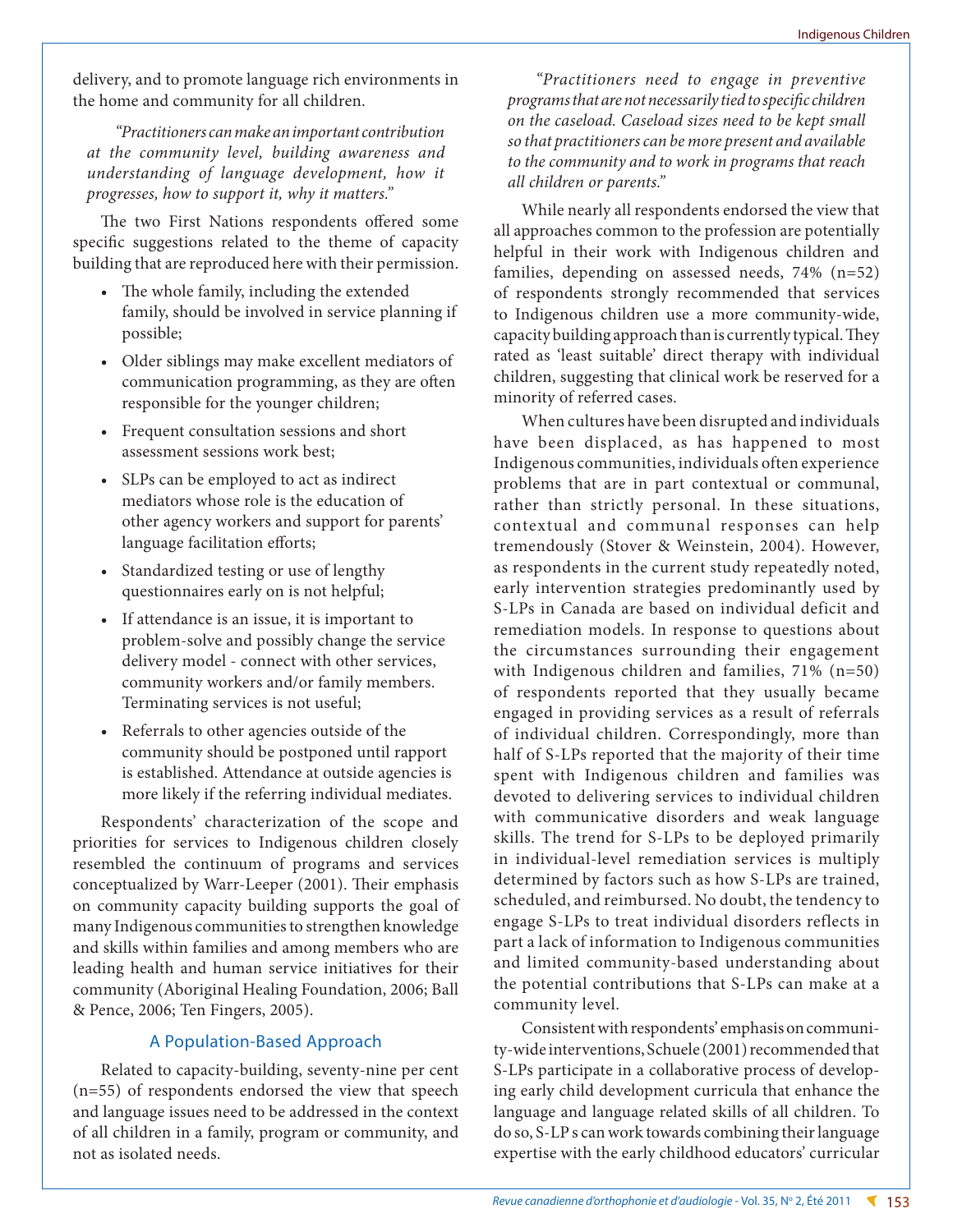expertise and the Indigenous community practitioner's cultural expertise as well as their familiarity with the children and families.

## Culturally Fitting Screening And Assessment

Seventy-six per cent (n=53) of respondents asserted that assessments and interventions that have been developed and validated with a European-heritage orientation are generally not appropriate for Indigenous children. Seventy-one per cent (n=50) of respondents called for new tools for screening and assessing Indigenous children using experientially relevant materials and tasks and showing pictures of Indigenous people. Rather than using norm-referenced assessment, five respondents recommended greater use of criterion-referenced assessment, where individual children's change can be measured against their own baseline, much like a physical height and weight growth chart, rather than comparing children to one another or to norms imported from outside the community.<sup>2</sup> If locally valid norms are available, children's development and growth could also be measured against those.

One of the First Nations respondents suggested story and legend re-telling activities as well as crafts using local woods, clay, or leather, followed by asking a child to re-tell the steps involved. She also recommended community outings with photos to use for re-telling the journey later on. In Canada, Indigenous early literacy investigator Hare (2005), speech-language investigator Johnston (2006) and others advocate story-telling approaches to monitoring, screening and assessing Indigenous children's development. These investigators also emphasize the need to take into account dialect differences to ensure that children are not over-diagnosed, as did some of the survey respondents discussed earlier.

Johnston encourages the use of dynamic assessment, involving a test-teach-test sequence aimed at separating out the effects of children's prior language experience and their current language learning potential (Johnston, 2006; Gutierrez-Clellen & Pena, 2001). Dynamic assessment draws on Vygotsky's notion of the zone of proximal development, and can be useful as an assessment strategy that also points to the areas where a child is most receptive to guidance and ready to expand their repertoire. In Australia, practitioners working with Indigenous children are also struggling with the lack of published research on valid and practical assessment strategies. Jones and Nangari (2008) suggest that assessment of receptive language skills can offer a relatively accurate and useful picture of children's language skills.

In other studies, Indigenous parents, early childhood development program providers, and educators expressed

frustration about culturally inappropriate assessments (Ball, 2006; Ball & Lewis, 2006). Some practitioners questioned whether it is the content and structure of screening and assessment tools that are culturally biased or the often impersonal, authoritarian process surrounding the practice of assessment that is so culturally unfitting. They have also pointed to the test-like context of screening and assessment, where a child may be sequestered in an unfamiliar setting with a stranger, which may hamper a child's ability to demonstrate his or her full speech and language competence. Some respondents argued that timed tasks are biased against Indigenous children who may be hesitant to respond around unfamiliar adults, and who may have been taught to take their time to critically review the question posed to them and their possible responses, rather than to blurt out a response. A First Nations respondent commented:

*"When my people are asked a question, they seriously consider that question. If it is someone she is comfortable with, she might give an answer within a minute or two. Usually it takes a longer time, sometimes many days! In analyzing dialogue, you would see a very long pause in the conversation. I will weigh it out looking at every possible viewpoint and how it relates to her point in her life cycle."*

Thirty per cent  $(n=21)$  of respondents in the current study emphasized that it is critical to build trusting relationships, ensure that parents understand the nature of their engagement with an SLP, and involve them in every step of a screening-assessment-treatment process.

*"Meet with First Nations parents in a social group first, and present yourself in a casual way that they are not likely to mistake you for a police officer or a social worker who may be coming for their children. Staying away from professional jargon is also really important. Schools are not typically seen as safe or comfortable settings for meetings because many parents have negative associations with schools. I have found over time that parents are less threatened if I say I am going to do a speech and language screening versus an assessment, that I am a speech and language teacher versus a speech-language pathologist or therapist, and where I say that I am offering an English skills development program that will help their child talk in groups, understand and follow spoken directions, and understand what they are reading"*

Eleven respondents (16%) recommended seeking advice from Indigenous community members or community-based practitioners in order to sort through their toolkit of screening, assessment, and intervention approaches to find culturally appropriate, child-friendly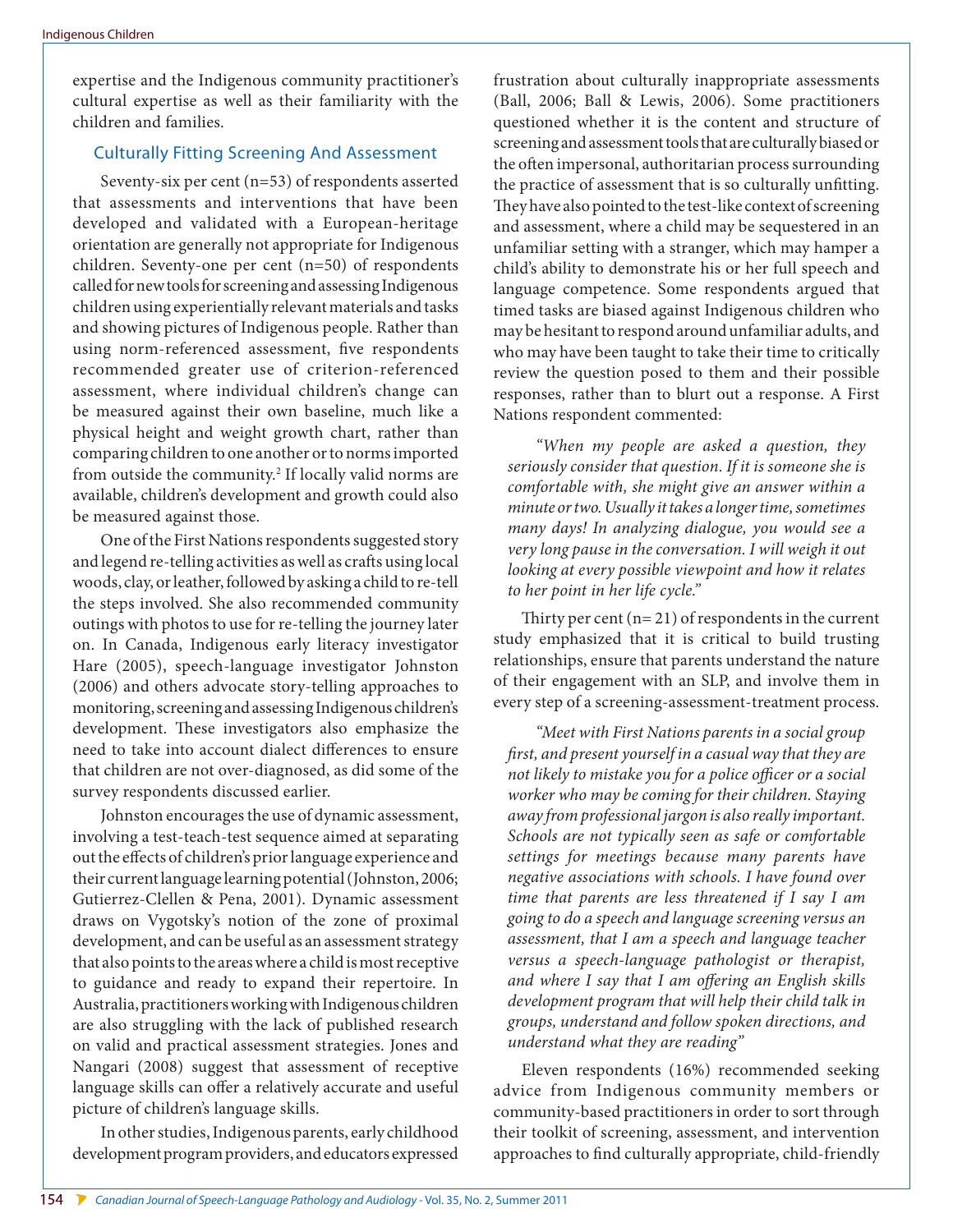approaches that bring the child's developmental context and functional demands into focus.

*"For assessment, it would be helpful for the practitioner and community members to sit together and discuss: What skills does the child need to communicate effectively at home, school and in the community? How close is the child coming to accomplishing those? What bridges can be built to support the child in meeting the demands of educational language in the school? How should the curriculum be changed at preschool and school to respond to the information obtained?"*

The very concept of "testing" and ranking the developmental levels of children is offensive to many Indigenous parents, who may be threatened by its judgmental aspects or find it antithetical to a culturallybased value of appreciating each child for who they are, accepting differences, and waiting until children are older before making attributions about them (Gerlach, 2007; Greenwood, 2007; Stairs, 2002). Many Indigenous parents have had extremely negative encounters with professionals, often with disastrous consequences, particularly during the '60s Scoop' (Fournier & Crey, 1997). During the 1960s, as the government began to realize that residential schools were failing to de-culturate Indigenous children, there were massive apprehensions of Indigenous children who were then placed permanently in foster homes or placed for adoption in non-Indigenous homes. Indigenous parents may sometimes fear that, by having their child assessed or by revealing challenges at home, they could inadvertently contribute to social workers making a case for removing their children from their care.

# **IMPLICATIONS FOR TRAINING, POLICY, PRACTICE, AND RESEARCH**

Research, training, policy and practice are interrelated in that they inform one another and provide impetus for change. Implications derived from the current study are outlined subsequently.

**1. Ensure Indigenous consent, support and cultural appropriateness of S-LP services goals and approaches.**

Family consent for individual-based services and community consent for community-based services needs to be obtained before using tools and approaches for testing and intervention with children. This is particularly important in the area of assessment given that there are many important inter and intra-cultural differences between the beliefs, values and experiences of

Indigenous peoples and the populations upon which existing tools for measuring language and communication skills have been developed.

**2. Increase professional training of Indigenous S-LPs.** 

There are fewer than 20 Indigenous S-LPs in Canada. Strategies to remove barriers to access and success in training programs and incentives to increase Indigenous capacity need to be explored with representatives of government, Indigenous groups and universities.

- **3. Create pre-service and in-service training curriculum to better prepare S-LPs to work with Indigenous peoples.**
- **4. Dialogue and partner with Indigenous community leaders.**

Through existing Indigenous early childhood development advisory structures and personnel in provinces and territories, Indigenous community leaders should be informed of available S-LP services. The help of practitioners in Indigenous infant, early childhood, and family development programs should be sought to work alongside the S-LP in planning culturally appropriate, respectful services to a child, family or community program.

- **5. Increase resources for speech and language services to Indigenous young children.** Targeted funding for a continuum of speech and language services to Indigenous children needs to be made available both for First Nations children living on and off reserves. Health Canada should create mobile teams of specialists to ensure that First Nations, Inuit and Métis children in rural and remote areas have access to diagnostic and ancillary health services including speech and language and audiology in their home communities (Leitch, 2008). Such an initiative would reduce wait times, and enable some innovative and collaborative roles of S-LPs in communitybased programs in addition to clinical services focused on individuals.
- **6. Create Indigenous provincial and territorial advisors for speech and language development programs serving Indigenous young children.**
- **7. Support research partnerships with Indigenous communities to develop and evaluate promising efforts to demonstrate 'an altogether different approach.'**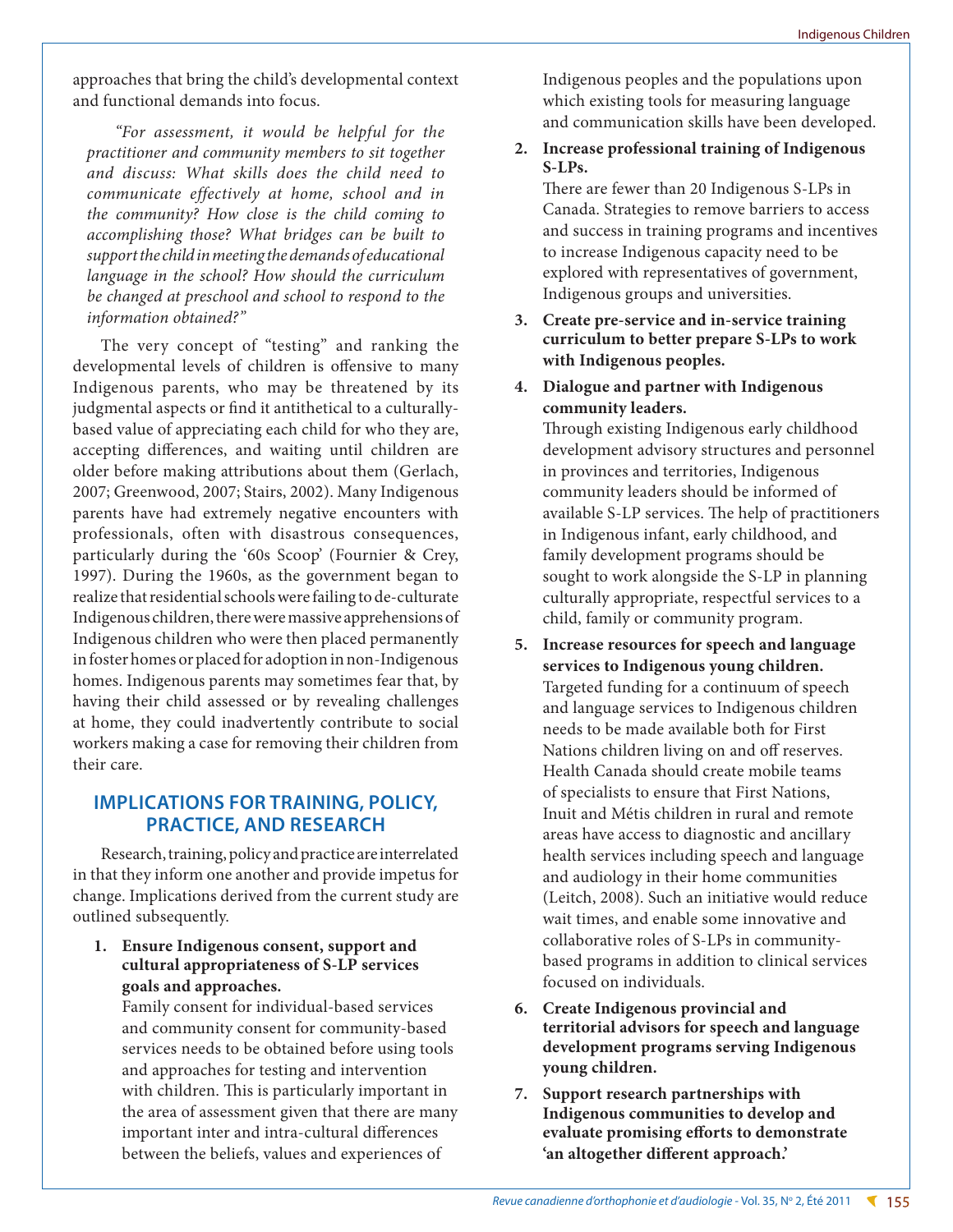Improvements in S-LPs practices and investments in innovative training, service, and research programs can lead to more collaborative approaches to professional practice with Indigenous families and communities (White, Maxim & Beavon, 2003). Findings of the current study call for redressing the balance of investments of limited S-LP services to support more community-wide and less individual clinical practices.

The study reported in this article encourages innovations that ensure cultural continuity, avoid pathologizing cultural difference, strengthen family and community capacity for supporting child development, and ultimately enhance the development, literacy, and school success of all Indigenous children.

## **CONCLUSION**

A clear and compelling case for re-thinking the content, manner of delivery, and distribution of efforts by S-LPs can be construed from the detailed responses of 70 members of CASLPA to a survey about their years of experiences serving First Nations and Inuit children. These S-LPs strongly agreed that more time needs to be spent by practitioners developing relationships with leaders in child and family affairs in First Nations and Inuit communities and community-based programs. S-LPs should also engage at a community level in public education about how to facilitate infants' and young children's speech-language development and about the roles that S-LPs can play. They emphasized the value of engaging First Nations or Inuit community members as advisors on cultural protocols and appropriate practices. Community advisors can also accompany children and caregivers who may not be immediately comfortable with a stranger or with speech-language interventions and/ or who may primarily speak an Indigenous language. Community-based collaborators can also advise on the materials or examples used in test items, and help with the development of screening, assessment and intervention strategies that fit local circumstances, goals and needs.

Taken together, the survey results indicate a need for the introduction of curriculum content across pre-service education and professional development addressing issues of diversity and cultural safety in general, and considerations for practice with Indigenous children in particular, since this population appears to have high needs and has been underserved. The findings indicate a need for research to identify and provide meaningful support for Indigenous children with speech-language difficulties. The overall thrust of S-LPs extensive commentaries on their view of the field resonates with similar conclusions reached in other professions, including education (Battiste, 2005; Bell et al., 2004), child

and youth care (Ball, 2005b; Stairs, 2002), social work (McKenzie & Morrissette, 2003), and nursing (Smye & Brown, 2002). All point out that the middle-class, Euro-Western basis of mainstream theory, research and practice, and underscore the need to increase the relevance and effectiveness of services to Indigenous populations.

## **REFERENCES**

Aboriginal Healing Foundation (2006). *Final report of the Aboriginal Healing Foundation: Vol. 3. Promising healing practices in Aboriginal communities.* Ottawa, ON: Author.

Adelson, N. (2005). The embodiment of inequity: Health disparities in Aboriginal Canada. *Canadian Journal of Public Health, March-April,* S45-S61.

American Speech and language-Hearing Association (2004). *Knowledge and skills needed by speech-language pathologists and audiologists to provide culturally and linguistically appropriate services.* ASHA Online Desk Reference, 4. Accessed May 15, 2007, retrieved from<www.asha.org/policy>

Ball, J. (2002). The challenge of creating an optimal learning environment in child care: Cross-cultural perspectives. In L. Girolametto & E. Weitzman (Eds.), *Enhancing caregiver language facilitation in child care settings* (pp. 1-12). Proceedings from a Symposium of the Canadian Language and Literacy Research Network, Toronto, October 18, 2002.

Ball, J. (2005a). *Talking points: Exploring needs and concepts for Aboriginal early childhood language facilitation and supports.* Concept discussion paper prepared for Public Health Agency of Canada: Aboriginal Head Start in Urban and Northern Communities. Ottawa: PHAC. Accessed April 22, 2009, retrieved from <http://www.ecdip.org/docs/pdf/AELFS>%20Concept%20Paper%20 final%20April%<202006.pdf>

Ball, J. (2005b). Early childhood care and development programs as hook and hub for inter-sectoral service delivery in Aboriginal communities. *Journal of Aboriginal Health, 1*, 36-49.

Ball, J. (2008). Promoting equity and dignity for Aboriginal children in Canada. *IRPP Choices, 14*(7), 1-30. Accessed April 22, 2009, retrieved from <http://www.irpp.org/choices/archive/vol14no7.pdf>

Ball, J., & Janyst, P. (2006). *First Nations community perspectives and recommendations for developmental monitoring, screening and assessment: Report on the Aboriginal CHILD project.* Paper presented to the B.C. Infant and Early Childhood Assessment Symposium. Vancouver: University of British Columbia.

Ball, J., & Bernhardt, B.M., (2008). First Nations English dialects in Canada: Implications for speech and language pathology. *Clinical Linguistics & Phonetics, 22*(8), 570-588.

Ball, J., & Lewis, M.M. (2006). Aboriginal parents' goals for children's language: What is our role? *IMPrint: The Newsletter of Infant Mental Health Promotion, 46,* 11-16.

Ball, J., & Pence, A. (2006). *Supporting Aboriginal Children's Development: Community-University Partnerships.* Vancouver: UBC Press.

Battiste, M. (2005). *State of Aboriginal learning: background paper for the national dialogue on Aboriginal learning.* Ottawa: Canadian Council on Learning. Accessed April 22, 2009, retrieved from [http://library.nald.ca/](http://library.nald.ca/research/item/8680) [research/item/8680](http://library.nald.ca/research/item/8680)

Bell, D., with Anderson, K., Fortin, T., Ottoman, J., Rose, S., Simard, L. & Spencer, K. (2004). *Sharing our success: ten case studies in Indigenous schooling.*  Kelowna, B.C.: Society for the Advancement of Excellence in Education. Accessed October 17, 2008, retrieved from [http://www.cla.sd57.bc.ca/fileadmin/](http://www.cla.sd57.bc.ca/fileadmin/sites/cla.sd57.bc.ca/SPSS/ab_ed/Sharing_our_Success.pdf) [sites/cla.sd57.bc.ca/SPSS/ab\\_ed/Sharing\\_our\\_Success.pdf](http://www.cla.sd57.bc.ca/fileadmin/sites/cla.sd57.bc.ca/SPSS/ab_ed/Sharing_our_Success.pdf)

Bernhardt, B.M., Ball, J., & Deby, J. (2006). Cross-cultural interaction and children's speech acquisition. In S. McLeod (2006). *The international guide to speech acquisition* (pp. 101-105). Clifton Park, NY: Thomson Delmar.

British Columbia Aboriginal Network on Disability Society (1996). Identification of barriers to post-secondary training and employment. Vancouver, B.C.: Author.

Canada Council on Learning (2007). State of learning in Canada: No time for complacency. Report on Learning in Canada 2007. Ottawa: Author.

Canadian Association of Speech-language pathologists and Audiologists (1997). CASLPA position paper on speech and language pathology and audiology in the multicultural, multilingual context. Accessed April 22, 2009, retrieved from [http://www.health.sa.gov.au/Portals/0/Review%](http://www.health.sa.gov.au/Portals/0/Review)20of%20 speech-language%20services%20for%20children%20and%20youth%20in%20 Alberta%20A%20literature%20review%20part%<202.pdf>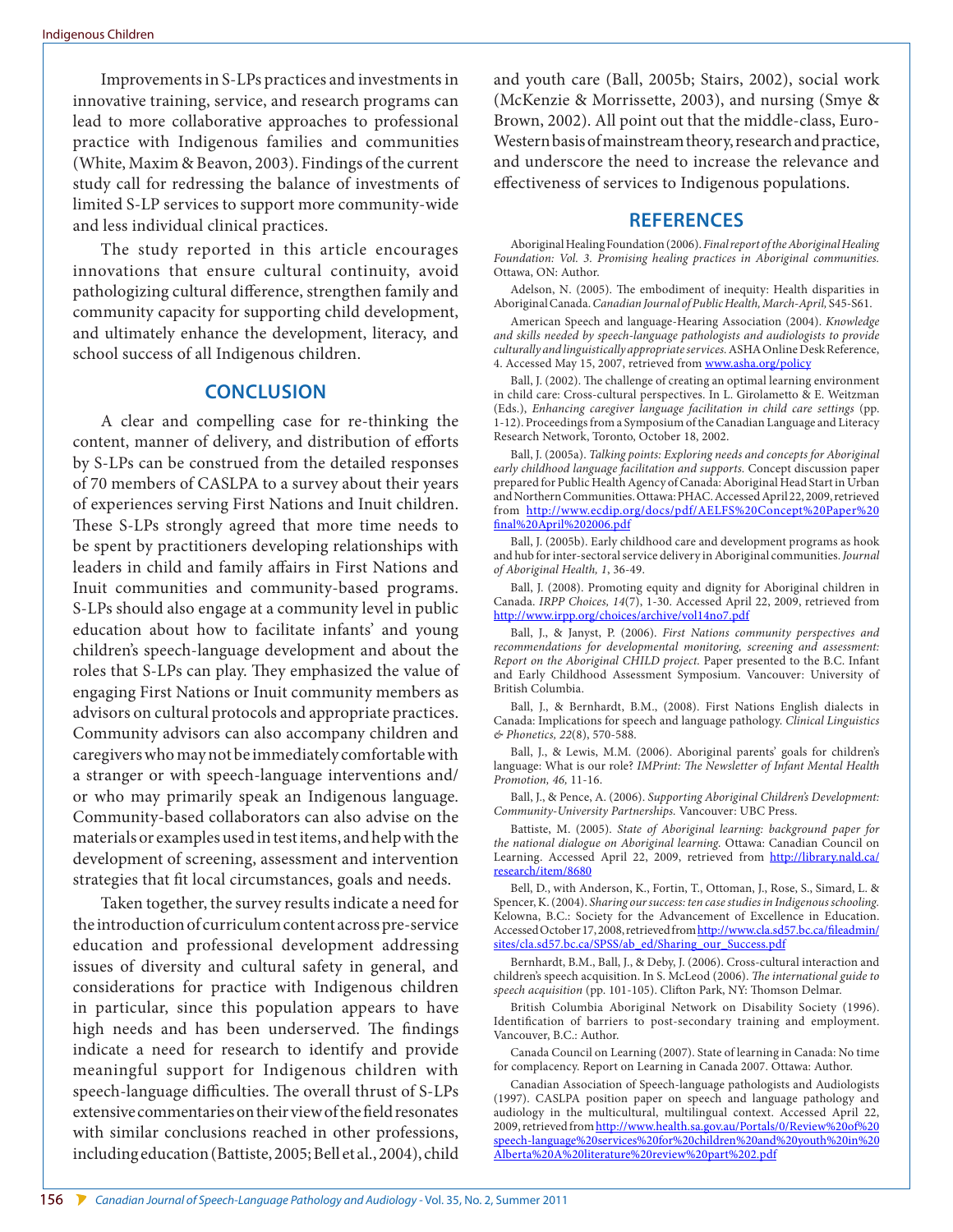Canadian Centre for Justice (2001). *Aboriginal peoples in Canada.* Statistics Profile Series. Ottawa: Minister of Industry.

Canadian Institutes of Health Research (CIHR) (2007). CIHR guidelines for health research involving Aboriginal people. Accessed April 26, 2009, retrieved from<http://www.cihr-irsc.gc.ca/e/29134.html>

Chalmers, J. (2006). *Ten years of Indigenous Head Start in the Northwest Territories.* Yellowknife: Western Arctic Indigenous Head Start Council. Accessed April 20, 2009, retrieved from <http://www.nwtheadstart.org>

Cole, M. (1998). Culture in development. In M. Woodhead, D. Faulkner, & K. Littleton (Eds.). *Cultural worlds of early childhood* (pp. 11-33). London: Open University Press.

Chrisjohn, R., & Young, S., with Maraun, M. (1997). The circle game: Shadows and substance in the Indian residential school experience in Canada. Penticton, B.C.: Theytus Books.

Crago, M. (1990). Development of communicative competence in Inuit children: Implications for speech and language pathology. *Journal of Childhood Communication Disorders, 13,* 73-83.

Crago, M. (1992). Ethnography and language socialization: A cross-cultural perspective. *Topics in Language Disorders, 12* (3), 28-39.

Dion Stout, M. & Kipling, G. (2003). *Aboriginal people, resilience and the residential school legacy*. Ottawa, ON: Aboriginal Healing Foundation.

Fournier, S., & Crey, E. (1997). *Stolen from our embrace: The abduction of First Nations children and the restoration of Aboriginal communities.* Vancouver: Douglas & McIntyre.

Freeman, L., & Miller, A. (2001). Norm-referenced, criterion-referenced, and dynamic assessment: What exactly is the point? *Educational Psychology in Practice, 17,* 3-16.

Genesee, F., Paradis, J., & Crago, M. (2004). *Dual language development & disorders.* Baltimore, MD: Brookes.

Gerber, A. (1993). *Language-related learning disabilities: Their nature and treatment.* Baltimore, MD: Paul H. Brookes.

Gerlach, A. (2007). *Steps in the right direction: Connecting and collaborating in early intervention therapy with Aboriginal families and communities in British Columbia.* Vancouver: B.C. Aboriginal Child Care Society. Accessed April 22, 2009: [http://www.acc-society.bc.ca/](http://www.acc-society.bc.ca/files_new/documents/StepsintheRightDirectionConnectingandCollaborating) [files\\_new/documents/StepsintheRightDirectionConnectingandCollaborating](http://www.acc-society.bc.ca/files_new/documents/StepsintheRightDirectionConnectingandCollaborating) <inEarlyInterventionTherapywithAb.Familiesa.pdf>

Gillis, J. (1992). Views of native parents about early childhood education. *Canadian Journal of Native Education, 19* (1), 73-81.

Girolametto, L., Weitzman, E., Wiigs, M. & Steig Pearce, P. (1999). The relationship between maternal language measures and language development in toddlers with expressive vocabulary delays. *American Journal of Speech and language Pathology, 8,* 364-374.

Gould, J. (2008). Language difference or language disorder: Discourse sampling in speech pathology assessments for Indigenous children. In J. Simpson & G. Wigglesworth (Eds.). *Children's language and multilingualism: Indigenous language use at home and school* (pp. 194-215). London: Continuum.

Greenfield, P.M., & Suzuki, L.K. (1998). Culture and human development: Implications for parenting, education, pediatrics, and mental health. In W. Damon (General Ed.) & I.E. Sigel & K.A. Rennigner (Vol. Eds.), *Handbook of child psychology: Vol. 4. Child psychology in practice* (5th Ed.). New York: Wiley.

Greenwood, M. (2006). "Children Are a Gift to Us: Aboriginal-Specific Early Childhood Programs and Services in Canada." *Canadian Journal of Native Education 29* (1): 12-28.

Guralnick, M. (2001). A developmental systems model for early intervention. *Infants and Young Children, 14* (2), 1-18.

Gutierrez-Clellan, V., & Pena, E. (2001). Dynamic assessment of diverse children: A tutorial. *Language, Speech, and Hearing Services in Schools, 32*, 212-224.

Hackett, P. (2005). From past to present: Understanding First Nations health patterns in a historical context. *Canadian Journal of Public Health, 96,* 17-21.

Hall, E. (1976). *Beyond culture.* New York: Anchor/Doubleday.

Hare, J. (2005). To "know papers": Aboriginal perspectives on literacy. In J. Anderson, M. Kendrick, T. Rogers, & S. Smythe (Eds.), *Portraits of literacy: Critical issues in family/community school literacies* (pp. 243-263). Mahwah, NJ: Lawrence Erlbaum.

Harkness, S., & Super, C. J. (Eds.). (1996). *Parents' cultural belief systems: Their origins, expressions, and consequences.* New York: Guilford Press.

Heath, S. (1983). *Ways with words: Language, life and work in communities and classrooms.* Cambridge: Cambridge University Press.

Janus, M., & Offord, D. (2000). Report on readiness to learn at school in Canada. *ISUMA: Canadian Journal of Policy Research, 1*(2), 71-75.

Johnston, J. (2006). Dynamic assessment. In J. Johnston (Author). *Thinking about child language: Research to practice* (pp. 125-131). Eau Claire, WI: Thinking Publications.

Johnston, J. (2007). *Tell me a story.* The Language Intervention Digest, Issue 0062. Accessed April 22, 2009, retrieved from [http://jslhr.asha.org/cgi/](http://jslhr.asha.org/cgi/content/abstract/45/5/916) [content/abstract/45/5/916](http://jslhr.asha.org/cgi/content/abstract/45/5/916)

Johnston, J., & Wong, M.-Y. A. (2002). Cultural differences in beliefs and practices concerning talk to children. *Journal of Speech, Language, and Hearing Research, 45,* 916-926.

Jones, C., & Nangari, J.C. (2008). Issues in the assessment of children's oral skills. In J. Simpson & G. Wigglesworth (Eds.). *Children's language and multilingualism: Indigenous language use at home and school* (pp. 175-193). London: Continuum.

Kral, I., & Ellis, E.M. (2008). Children, language and literacy in the Ngaanyatjarra Lands. In J. Simpson & G. Wigglesworth (Eds.). *Children's language and multilingualism: Indigenous language use at home and school*  (pp. 154-176). London: Continuum.

Leitch, K.K. (2008). *Reaching for the top: A Report by the advisor on healthy children and youth.* Ottawa: Health Canada.

LeVine, R.A., & New, R.S. (2008). (Eds.). *Anthropology and children development: A cross-cultural reader.* New York: Blackwell.

Malcolm, I., Haig, Y., Konigsberg, P., Rochecouste, J., Collard, G., Hill, A., & Cahill, R. (1999). *Towards more user-friendly education for speakers of Aboriginal English.* Perth: Centre for Applied Language and Literacy Research.

McKenzie, B., & Morrisette, V. (2003). Social work practice with Canadians of Aboriginal background: Guidelines for respecting social work. In A. Al-Krenawi and J.R.

Graham (Eds.), *Multicultural social work in Canada: Working with diverse ethno-racial communities,* (pp. 251 - 282). Toronto, ON: Oxford University Press.

Mendelson, M. (2008). *Improving education on reserves: A First Nations education authority Act.* Ottawa: Caledon Institute of Social Policy.

Moses, K., & Wigglesworth, G. (2008). The silence of the frogs: Dysfunctional discourse in the 'English-only' Aboriginal classroom. In J. Simpson & G. Wigglesworth (Eds.). *Children's language and multilingualism: Indigenous language use at home and school* (pp. 129-153). London: Continuum.

Moses, K., & Yallop, C. (2008). Questions about questions. In J. Simpson & G. Wigglesworth (Eds.). *Children's language and multilingualism: Indigenous language use at home and school* (pp. 30-55). London: Continuum.

Norris, M.J. (2006). Aboriginal languages in Canada: Trends and perspectives on maintenance and revitalization. In J. White, D. Beavon, & S. Wingert (Eds.). *Aboriginal policy research: Moving forward, making a difference* (pp. 197-228). Vol.3. Toronto: Thompson Educational Publishing.

Peltier, S. (2003). Advocacy and the need for S-LP Services in First Nation communities. *Ontario Association of Speech-language pathologists and Audiologists Connection, 29* (1),7-8.

Pesco, D., & Crago, M. (2008). Language socialization in Canadian Aboriginal communities. In P.A. Duff & N.H. Hornberger (Eds.) *Language socialization.* (2nd ed.) Vol. 8: Encyclopedia of language and education (pp. 273-285). New York: Springer.

Reeders, E. (2008). The collaborative construction of knowledge in a traditional context. In J. Simpson & G. Wigglesworth (Eds.). *Children's language and multilingualism:* Indigenous language use at home and school (pp. 103- 128). London: Continuum.

Rock, D.A., & Stenner, A.J. (2005). Assessment issues in the testing of children at school entry. *The Future of children: School readiness: Closing racial and ethnic gaps, 15*(1), 15-34.

Rogoff, B. (2003). *The cultural nature of human development.* New York: Oxford University Press.

Royal Commission on Aboriginal Peoples (1996). *Gathering strength: Report on the Royal Commission on Aboriginal Peoples, 13.* Ottawa: Canada Communication Group Publishing.

Salee, D., with Newhouse, D., & Levesque, C. (2006). Quality of life of Aboriginal people in Canada: An analysis of current research. *IRPP Choices, 12*(6), 1-37. Accessed April 22, 2009, retrieved from [http://www.irpp.org/](http://www.irpp.org/choices/archive/vol12no6.pdf) [choices/archive/vol12no6.pdf](http://www.irpp.org/choices/archive/vol12no6.pdf)

Schieffelin, B. (1990). *The give and take of everyday life.* New York: Cambridge University Press.

Schieffelin, B. & Eisenberg, A. (1984). Cultural variation in children's conversations. In R. Schiefelbush & J. Pickar (Eds.). *The acquisition of communicative competence* (pp. 237-266). Baltimore: University Park Press.